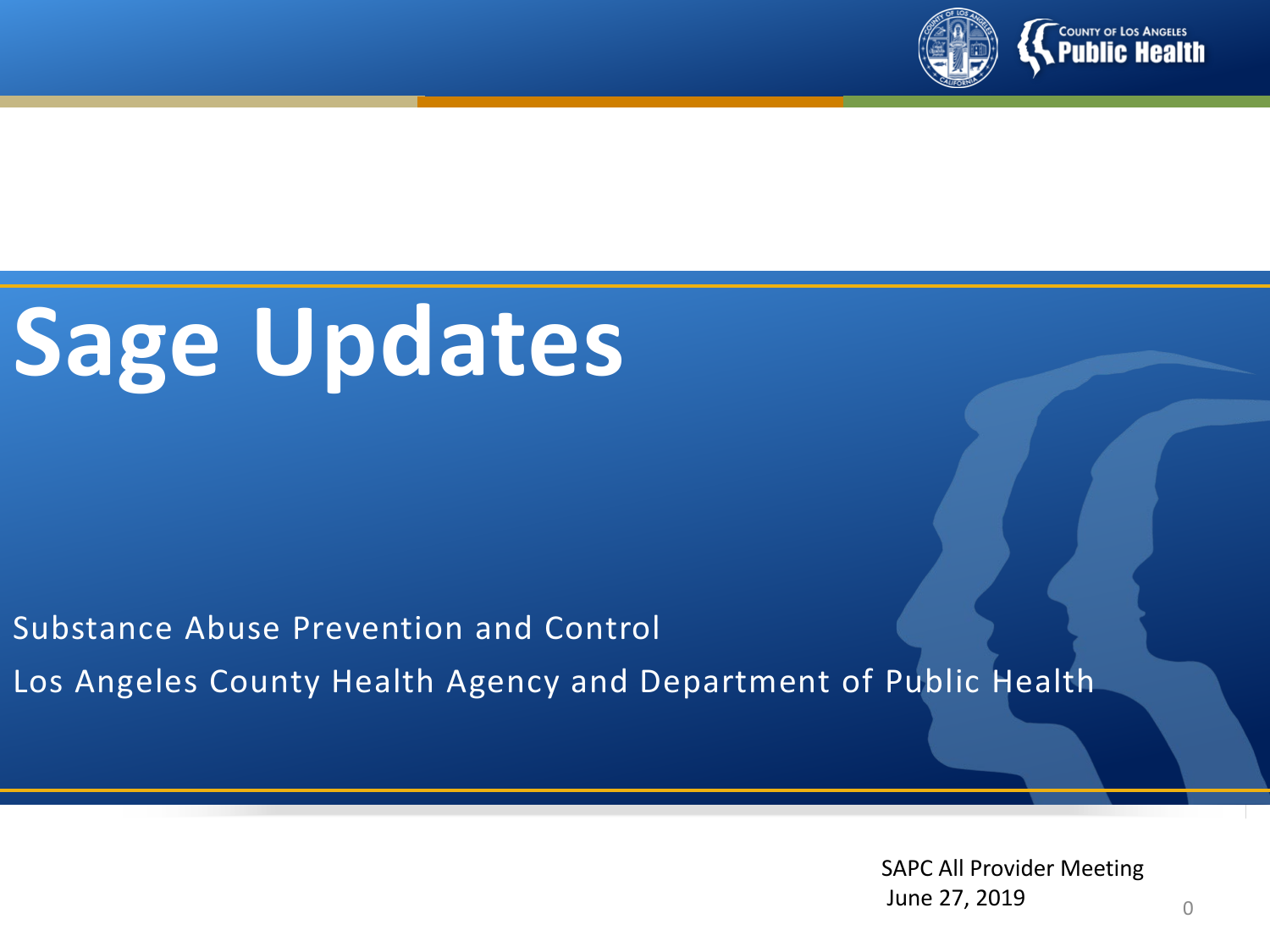

## **New Credentialing Process**

SAPC wants to get to know you better…

- On 06/26/2019 Contracts and Compliance Division sent your agency **liaison** a performing provider credentialing spreadsheet that requested review and revision of the following staff credentialing information:
	- o **NPI Numbers staff that are providing billable services services**
	- o **License/Certification/Registration Practitioner Category and Discipline**
		- $\Box$  This has been updated to include LVN's, Certified Medical Assistants-CNA and change to Associate MFT, Associate PCC and Associate SW.
	- o **License/Certification/Registration Numbers, Effective & Expiration Dates**
	- o **All program locations if staff is working at multiple service locations**
	- o *MUST be submitted to Contracts by Monday July 1, 2019.*
	- o This will be **CRITICAL** to be able to bill successfully in FY2019-2020.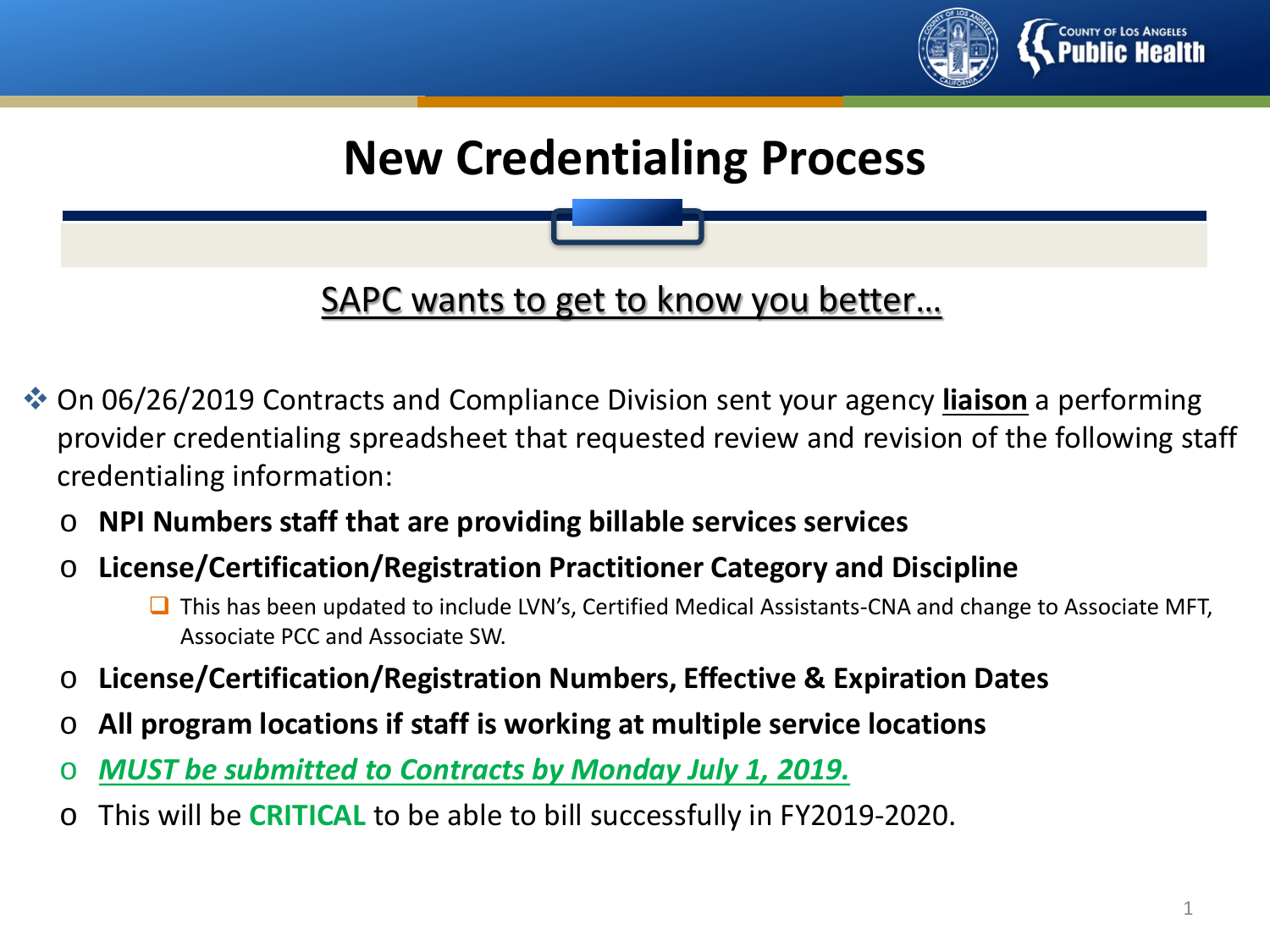# **KPI Dashboards Access**

**KPI is coming back online for all your financial and programmatic tracking needs!!!**

- $\triangleright$  But wait... We need some information first…
	- $\checkmark$  Contracts sent a request to each agency to verify who the agency wants to have access to KPI Dashboards.
	- *Please keep in mind that anyone you choose to have KPI access at your agency will have access to everything about your agency.* 
		- $\triangleright$  KPI information **cannot** be limited to specific information per user role.

2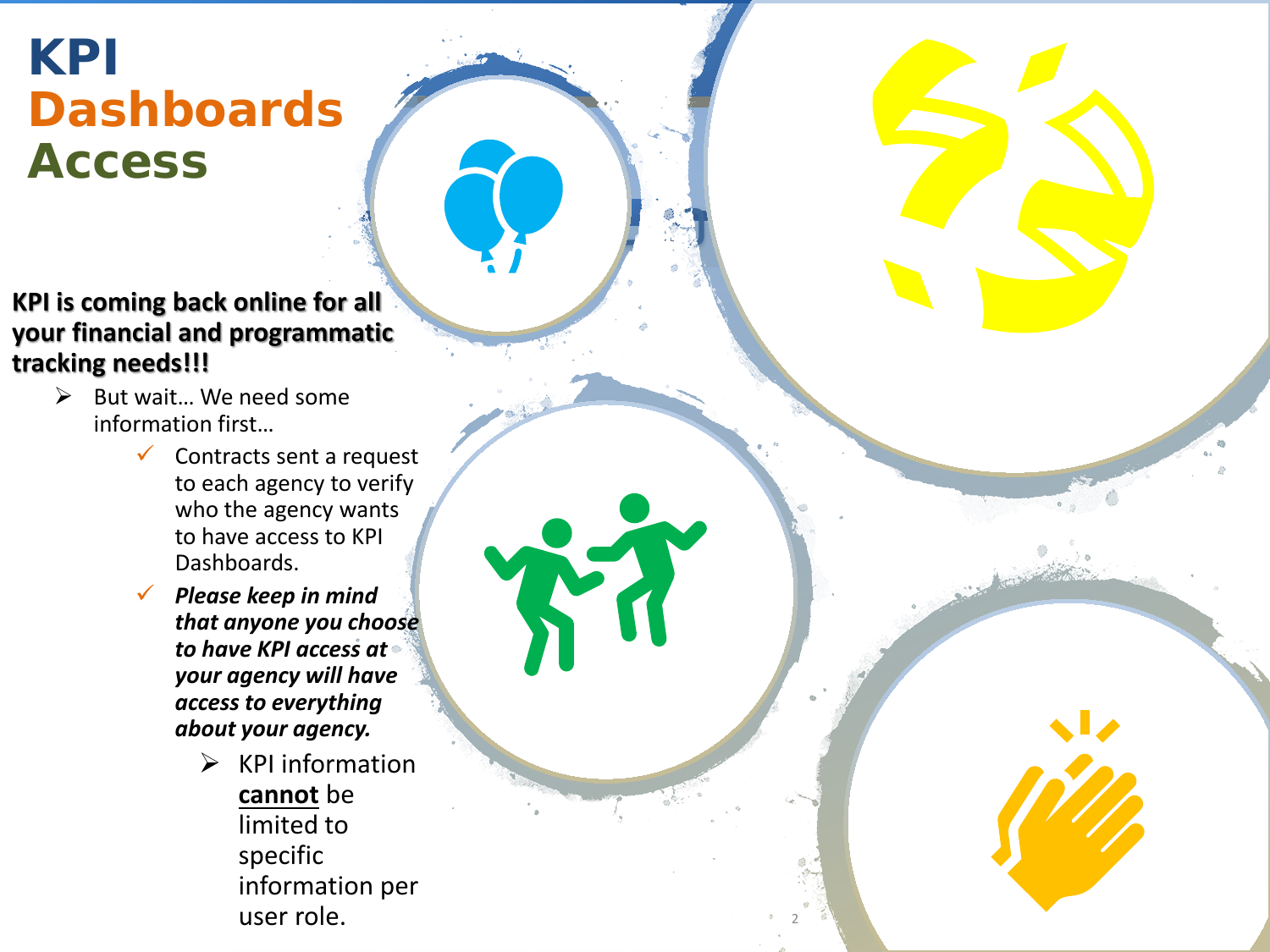

## **Check Reconciliation Report Version 2.0**

- A second updated Check Reconciliation Report will be provided via the Secure File Transfer Protocol (SFTP) that will include all submitted claims from 12/01/2017-06/30/2019
	- $\triangleright$  This will include any resubmitted claims from the last report ending on 4/30/19.
- Additional Remittance Advice Reports will be included with the new Check Reconciliation Report as well.
- Please contact the specific finance staff listed on the Remittance Advice Report for questions.

3 *As a reminder, KPI dashboard will be available in the coming weeks and will be used for check reconciliation going forward.*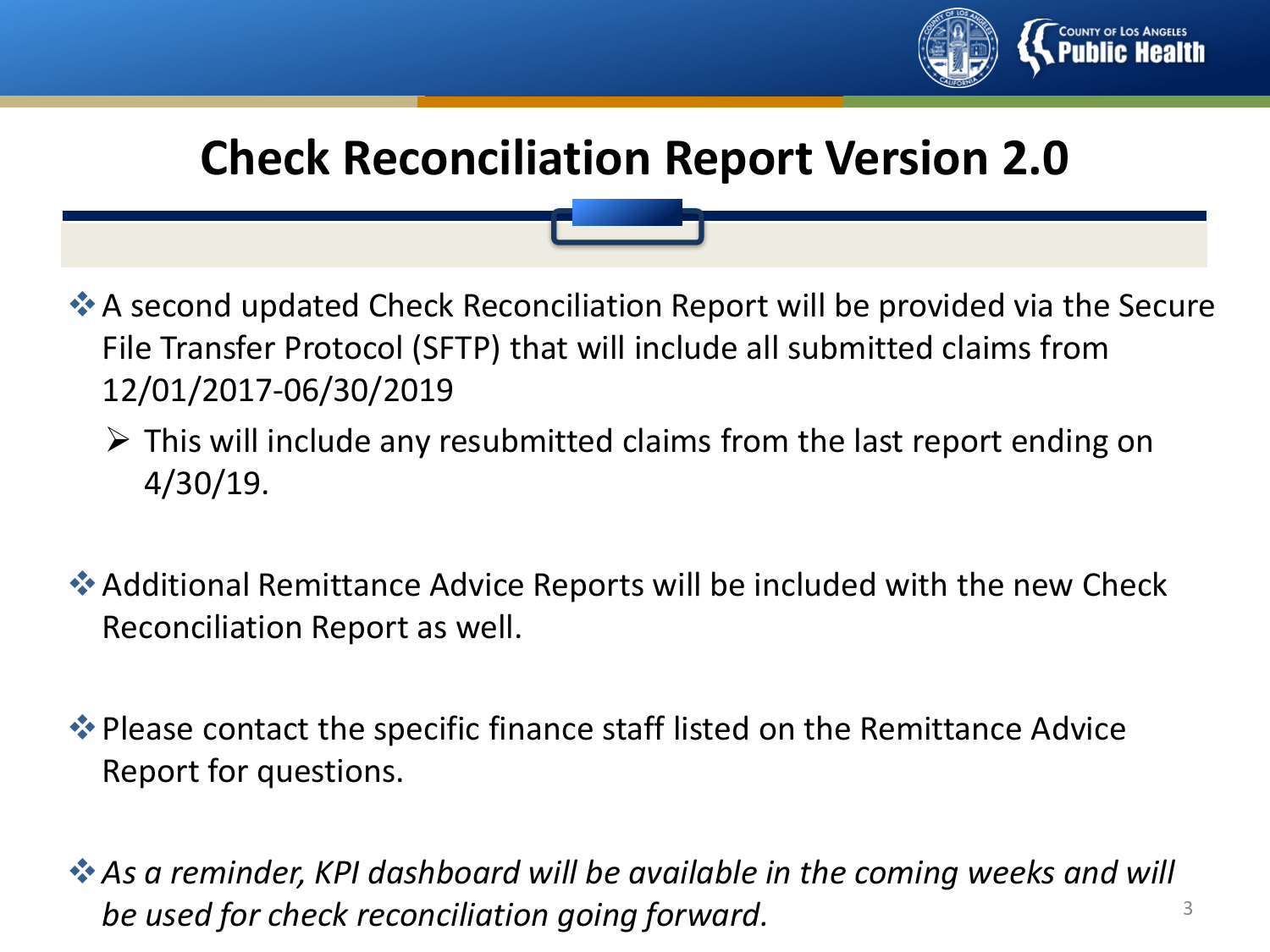









**Fiscal Year Updates for Sage** 10… 9… 8… 7… 6… 5… 4… 3… 2… 1…



Happy New (Fiscal) Year!!!

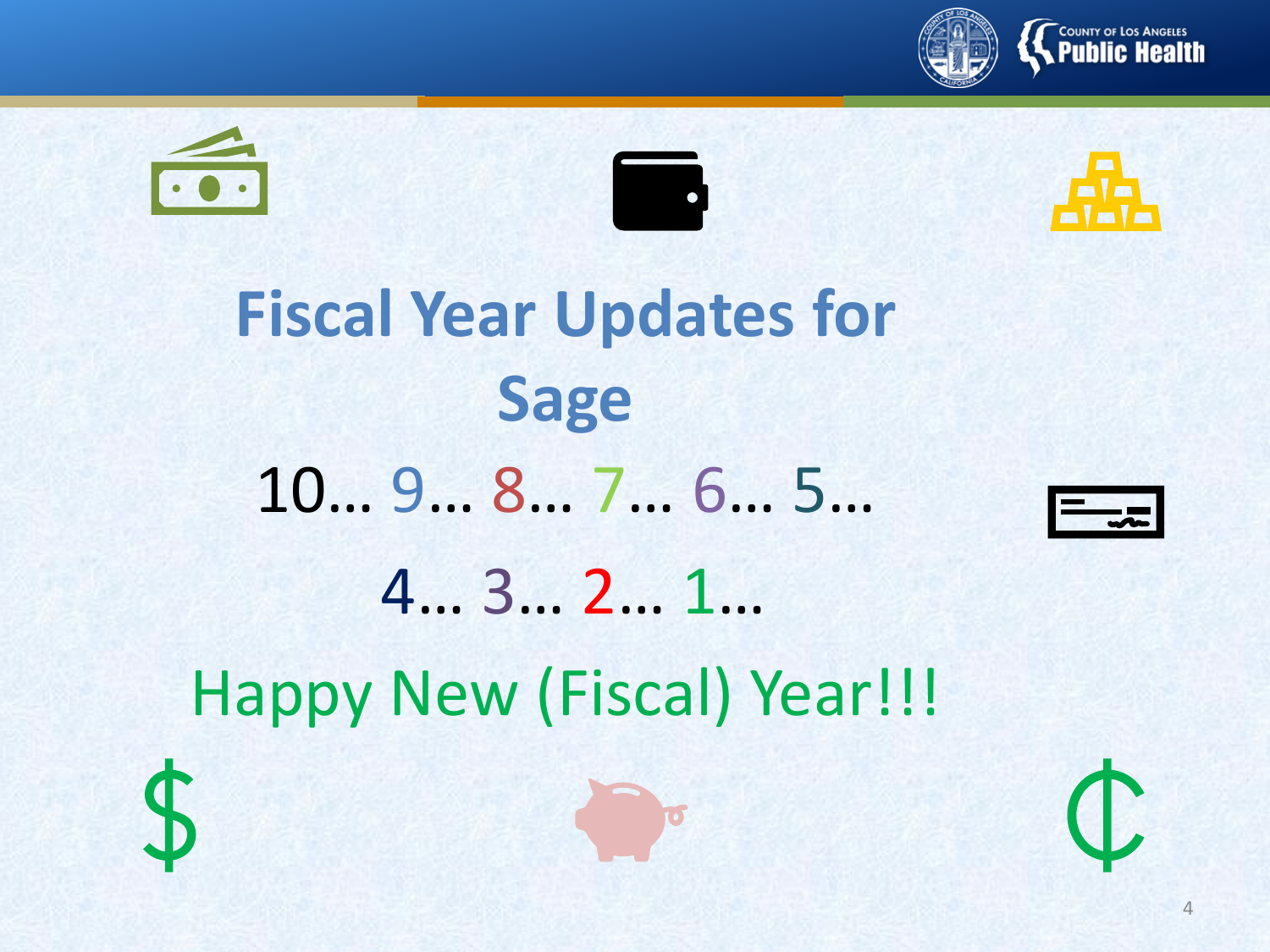

## **Fiscal Year Updates- Pended Authorizations**

Split Authorizations that are currently in "Pending-No Active Contract" status will be switched to "Approved" in early July by SAPC and Netsmart.

 $\cdot$  Until the new fiscal year, any auth with a start date of 7/01/19 that is pended for No Active Contract is considered approved by UM, but awaiting your contract execution.

**\*** Once authorizations are approved you can enter treatments in Sage.

 $\cdot$ The **Authorization Status Report** can be used to identify which auths are pended, approved or denied.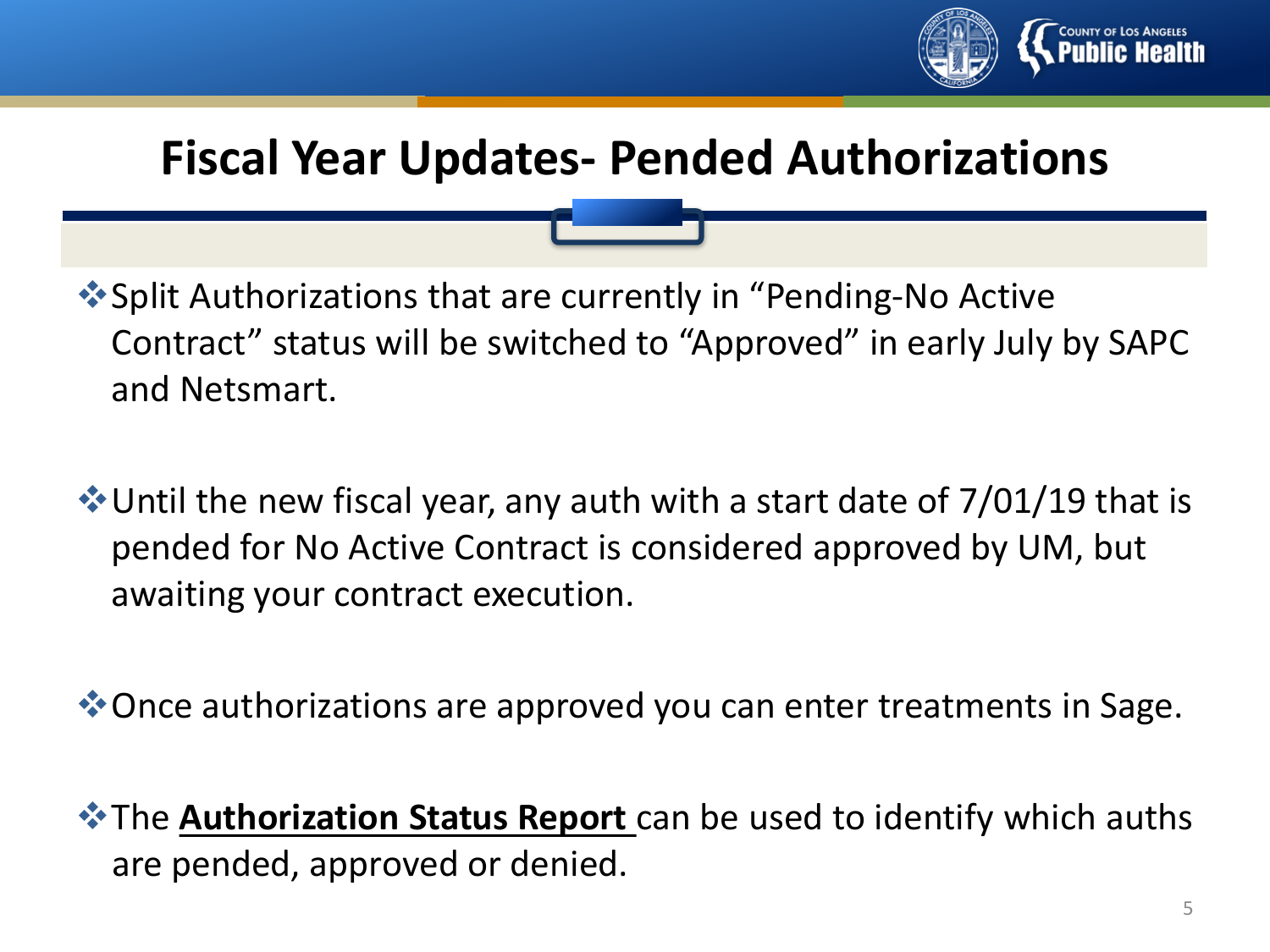

# **Fiscal Year Updates- Billing**

#### **Services delivered June 30 and earlier:**

- ◆ Continue to bill for these services as normal, even into the new year.
	- Claims received or submitted by July 8 will be processed and paid by July 25.
	- Claims received or submitted by July 31 will be processed and paid by August 15.
	- Claims received or submitted after July 31 will be incorporated into the year-end cost report settlement
	- See letter from SAPC-Finance sent on 06/13/2019.

#### **Services delivered July 1 and beyond:**

- Once authorizations are converted to approved status, providers will be able to **ENTER** treatments or claims information **ONLY.**
	- This will help providers stay current when it's time to submit the claim

#### **DO NOT SUBMIT CLAIMS/BILL to SAPC for FY19-20 until SAPC gives the final approval to do so.**

• Claims submitted before the go ahead will be automatically denied and providers will have to resubmit when allowed using the replacement claims process.  $6.66$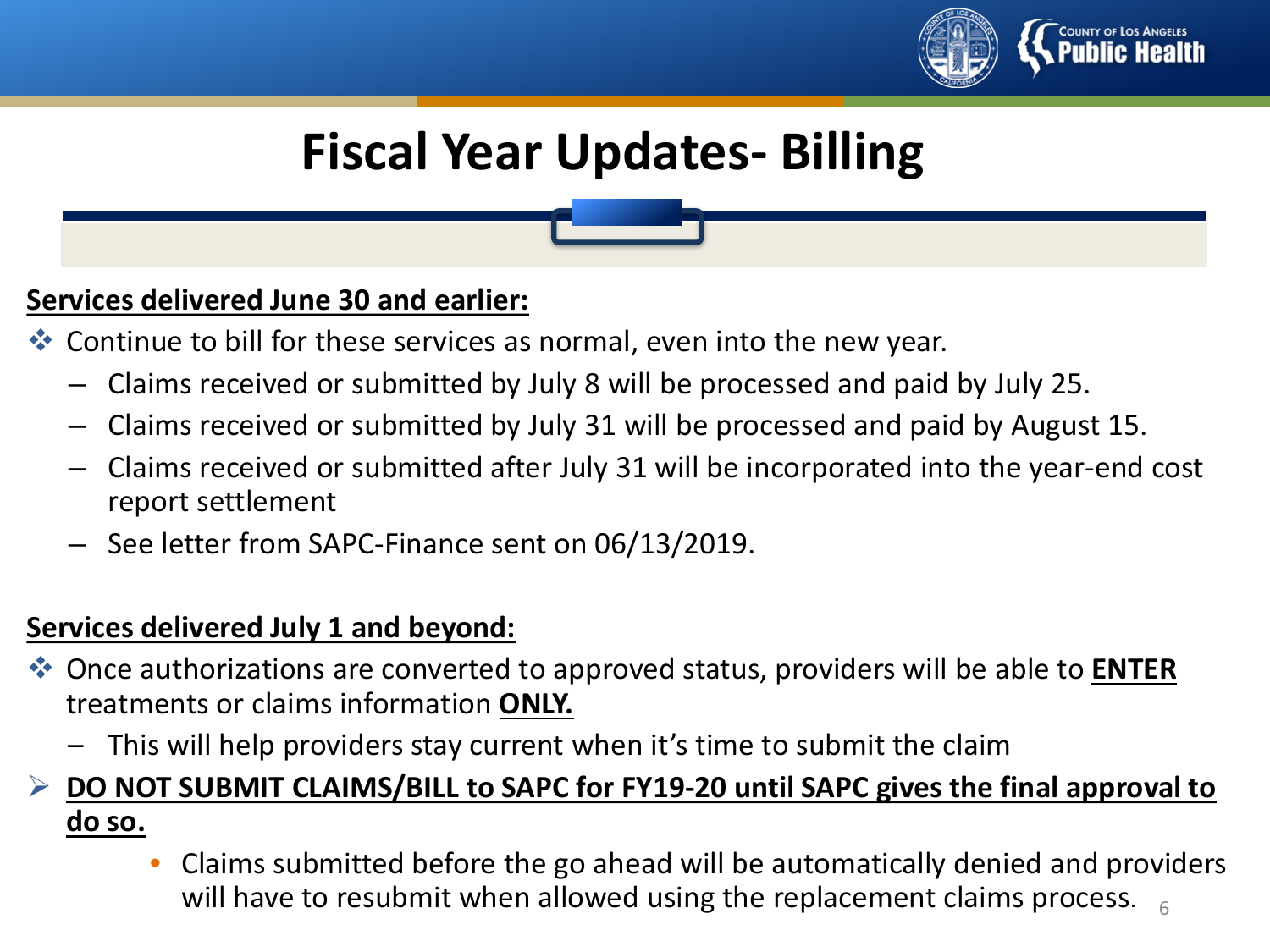

# **Getting Ready for the New Fiscal Year!**

What can you do to prepare for the New Fiscal Year?

## *New Fiscal Year's Resolution #1- Ensure Continued Access to Sage and Enable Access to KPI Dashboards & ccInbox*

S.M.A.R.T. Goal: Provider will:

- Enroll all computers used to access Sage or KPI Dashboards (Measurable)
- In Microsoft Intune using the county issued instructions (Specific),
- By July 19, 2019 (Time bound)
- In order to maintain access to Sage and enable access to KPI and CCinBox (Relevant).
- **Achievable: Of course you can do this!**
	- This is necessary in order to access Sage after **July 19** and is needed to be able us to restore KPI and CCInBox.
	- All computers used to access Sage must be **RE-Enrolled** in the Microsoft In-Tune/Azure authentication process to ensure the strictest level of privacy in accordance with 42 CFR part 2.
	- $\checkmark$  This is a requirement and is not optional. Please consult with your IT departments to ensure access is maintained..
	- $\checkmark$  Failure to enroll your devices will result in a loss of Sage access when this security standard is applied.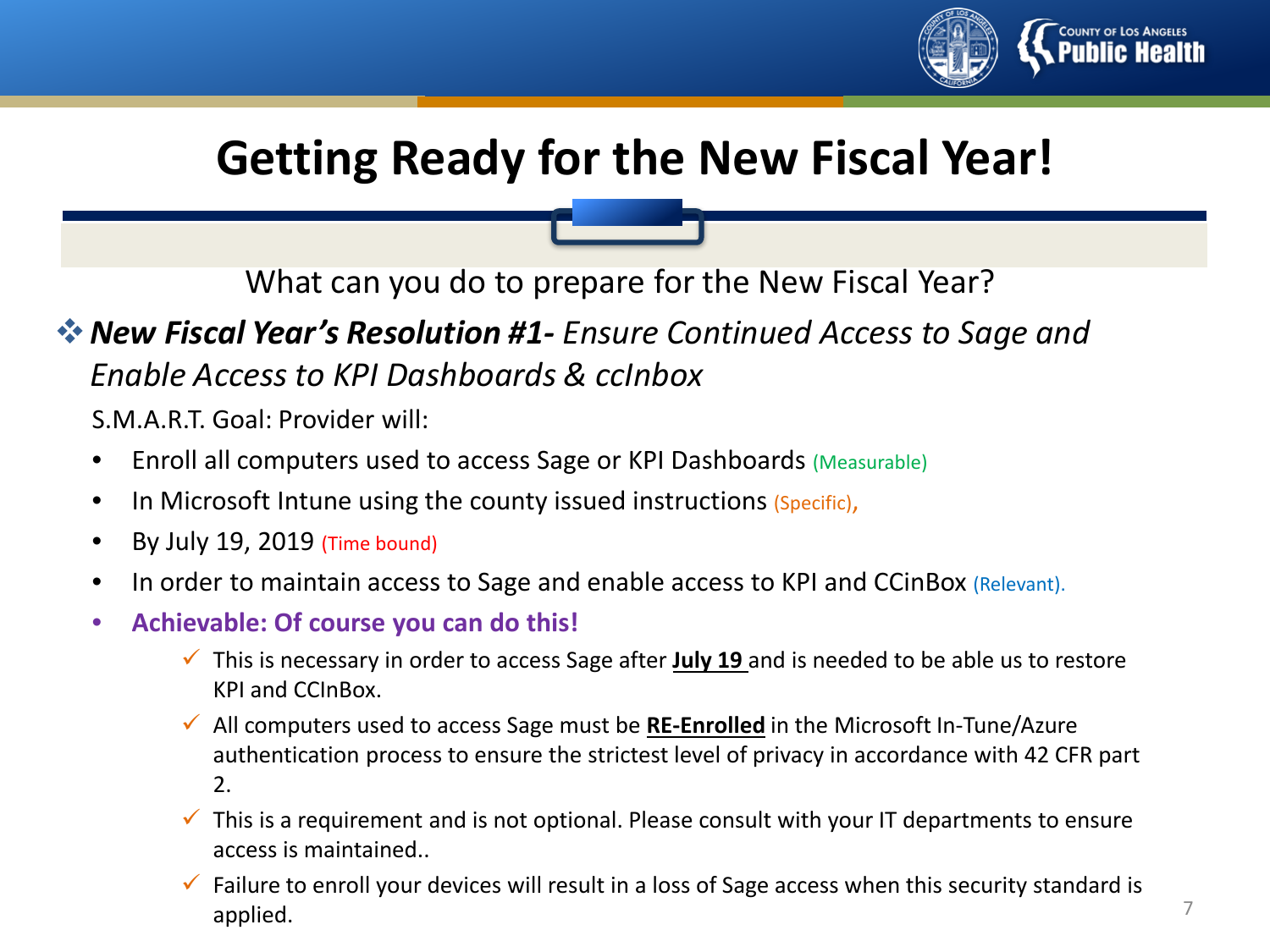

# **Getting Ready for the New Fiscal Year!**

What can you do to prepare for the New Fiscal Year?

### *New Fiscal Year's Resolution #2-* Credentialing and Billing Requirements

S.M.A.R.T. Goal:

- Provider Sage liaison will ensure completion and return of required credentialing spreadsheet with NPI numbers and additional licensure/registration information (Specific),
- For all performing providers at agency (Measurable),
- To contracts within 3 days of receipt (Time bound),
- To minimize denials for preventable reasons (Relevant).
- **Achievable: Of course you can do this!**